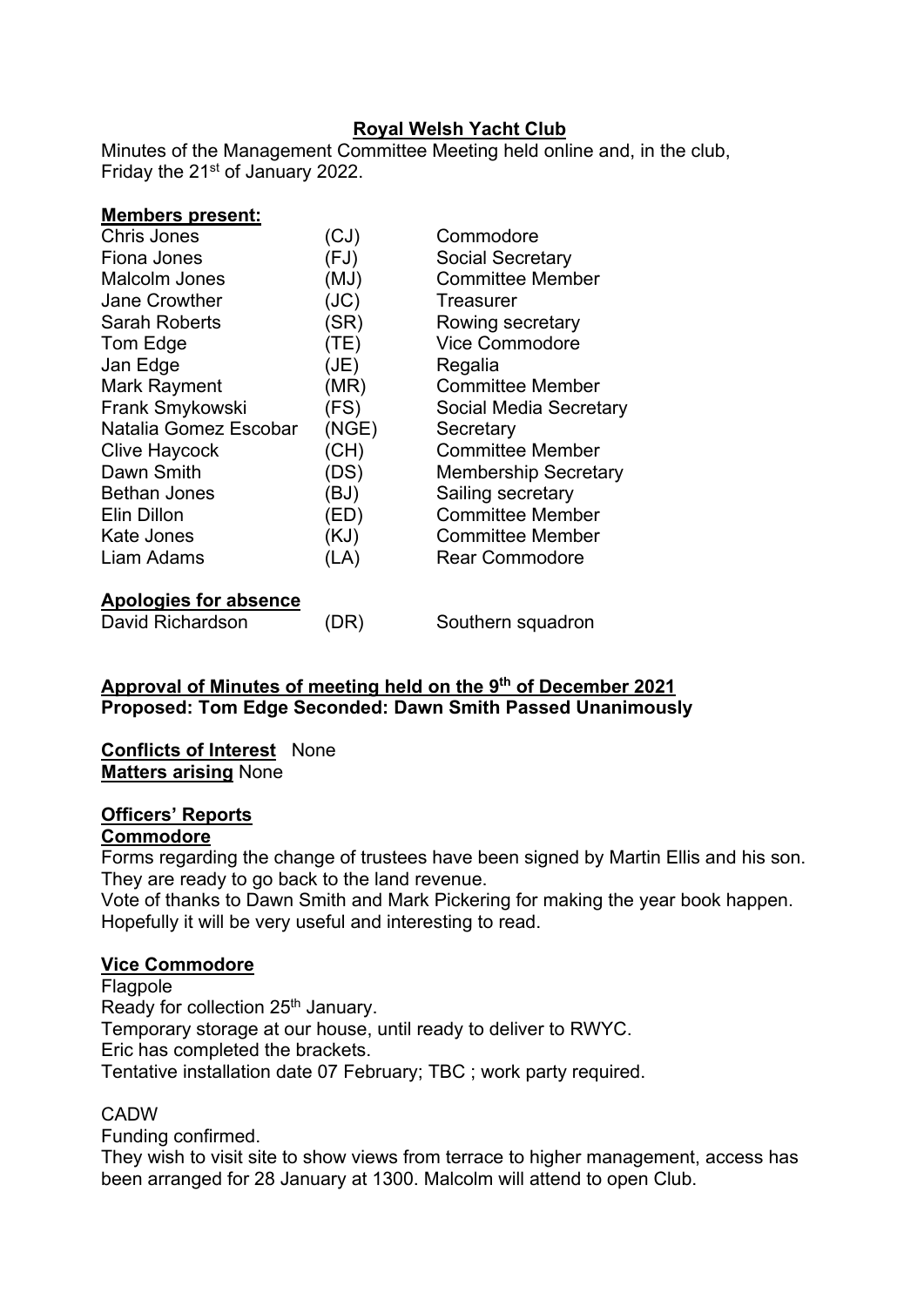Lift and Toilet Project Ecology study completed, no issues. Digital dimensional survey completed, awaiting drawings. Meeting held with Antur Waunfawer, minutes issued. Architect and Structural engineer initial survey completed 20/01/22. Architect looked at the ramp to gent's toilets, outside patio area and the structure of the new building which will be timber clad.

Snooker Room Clearing of the room has commenced. Digital dimensional survey completed Possible installation of a light weight steel mezzanine floor ; best use of space to be considered.

RYA Cymru Wales Attended RYA CW North Wales Region AGM.

#### **Rear Commodore**

John, the new barman is doing very well. Waiting for JJ's carpenter regarding the front doors. Once the doors are done the fridge can go in. Plasterer good to go in February and then the painting. Waiting for more information on access cards. House committee meeting to be arranged. New cleats at Doc Vic.

#### **Southern squadron**

Just a thank you to all the people involved in producing the year book. Very much appreciated

#### **Regalia**

 $175<sup>th</sup>$  logo is ready to be printed. Car stickers will be acquired.

#### **Social media** nothing to report.

#### **Treasurer**

| <b>Financial position</b> |           |
|---------------------------|-----------|
| <b>Business account</b>   | £1601     |
| Subs account              | £60.58    |
| Investment account        | £69689.82 |
| Petty cash                | £68.5     |
| Total at the bank         | £71420.04 |

Subs are rolling.

We have settled invoices with the accountants for work done in the last financial and calendar year totalling £1,500.00.

We have paid for the Year Book design and production at £2445.00. Draft invoices for adverts for Year Book have been raised - £1335.00.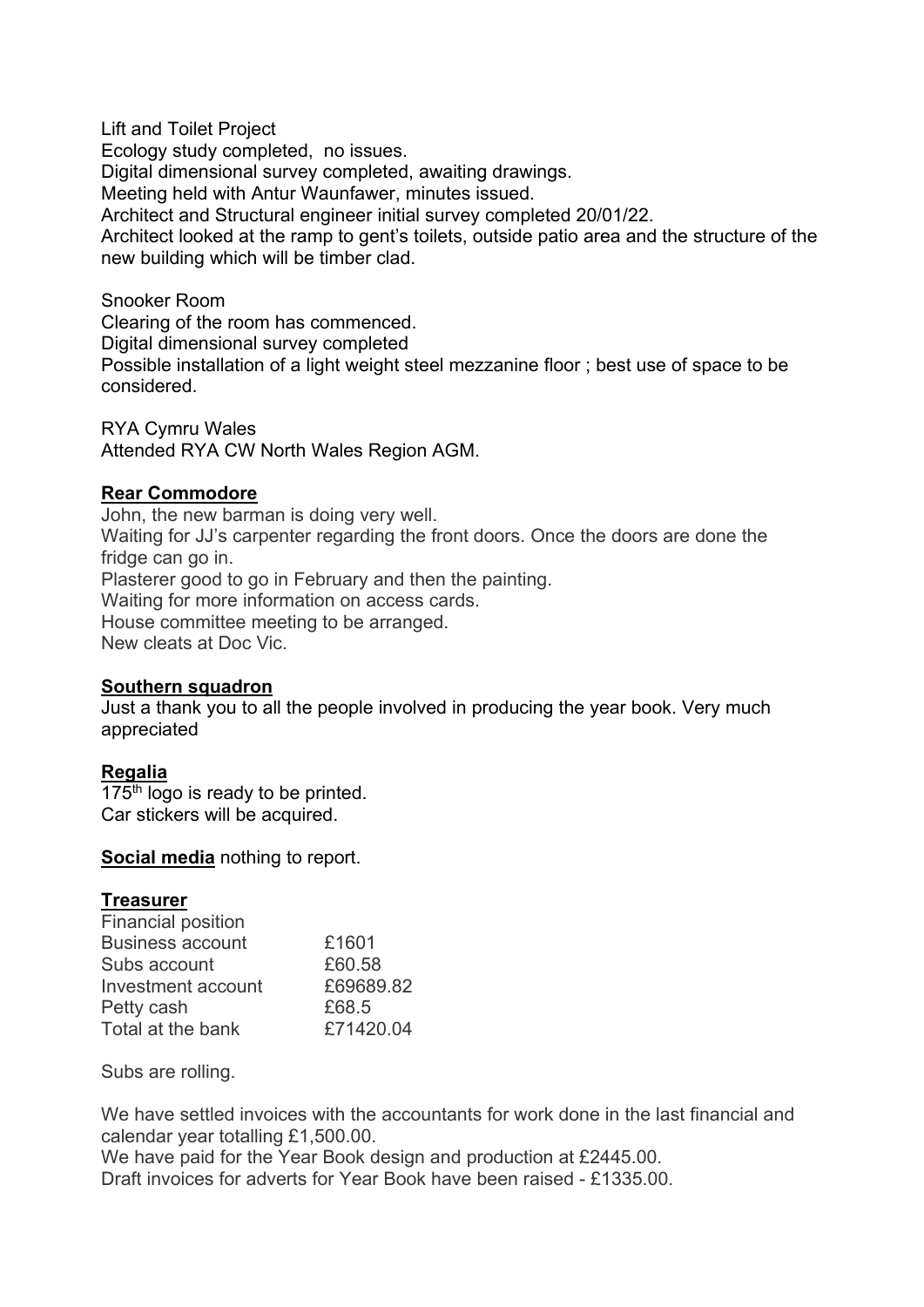There was a problem with the forms for Graeme's debit card, these have been resubmitted and we are awaiting the result.

Malcolm has applied for the latest available grant (possible £2000).

The balance payment for the flag pole will become due (soon ?) = £918.00.

## **Membership Secretary**

• Total Number of Members: 250 (after removal of resignations/deaths – see below)

Made up as follows:

- $\circ$  Full members 61
- $\circ$  Senior members 110<br> $\circ$  Social members 59

TO BE CONFIRMED IN FEB'S REPORT

- $\circ$  Honorary members 11
- $\circ$  Overseas members 9
- New Membership Applications
	- $\circ$  Joseph Jollands full member\*
	- o Alison & David Harrison full member\*
	- o Michelle Holland & Michael Rieveley senior member\*
	- $\circ$  Stephen & Lynne Ellison full member\* \*To be voted in January
	- o Gavin Jones social member\*\*\* \*\* Voted in, paid and membership pack sent. \*\*\*Not yet paid
- Resignations/Non-Payers
	- o TO BE UPDATED IN FEB.
- Deaths
	- $\circ$  None I have heard that Peter Watson died, but have not heard from his wife as yet. Membership pack not yet sent.
- **Other** 
	- $\circ$  27 monthly paying members £ outstanding as at February(this amount should be in by end of December 2022) – TO BE UPDATED IN FEB.
	- o
	- $\circ$  TOTAL membership currently due £17,450
	- o TOTAL membership fees paid £11,635
	- o TOTAL membership fees outstanding £5,220
	- $\circ$  Yearbook update The yearbook has been sent to all members who have paid just this week. I think it is a great Yearbook, being the special 175<sup>th</sup> Anniversary edition. Members have also been given two special 175<sup>th</sup> Anniversary memorabilia.

**Four new members proposed: Dawn Smith Seconded: Tom Edge. All in favour**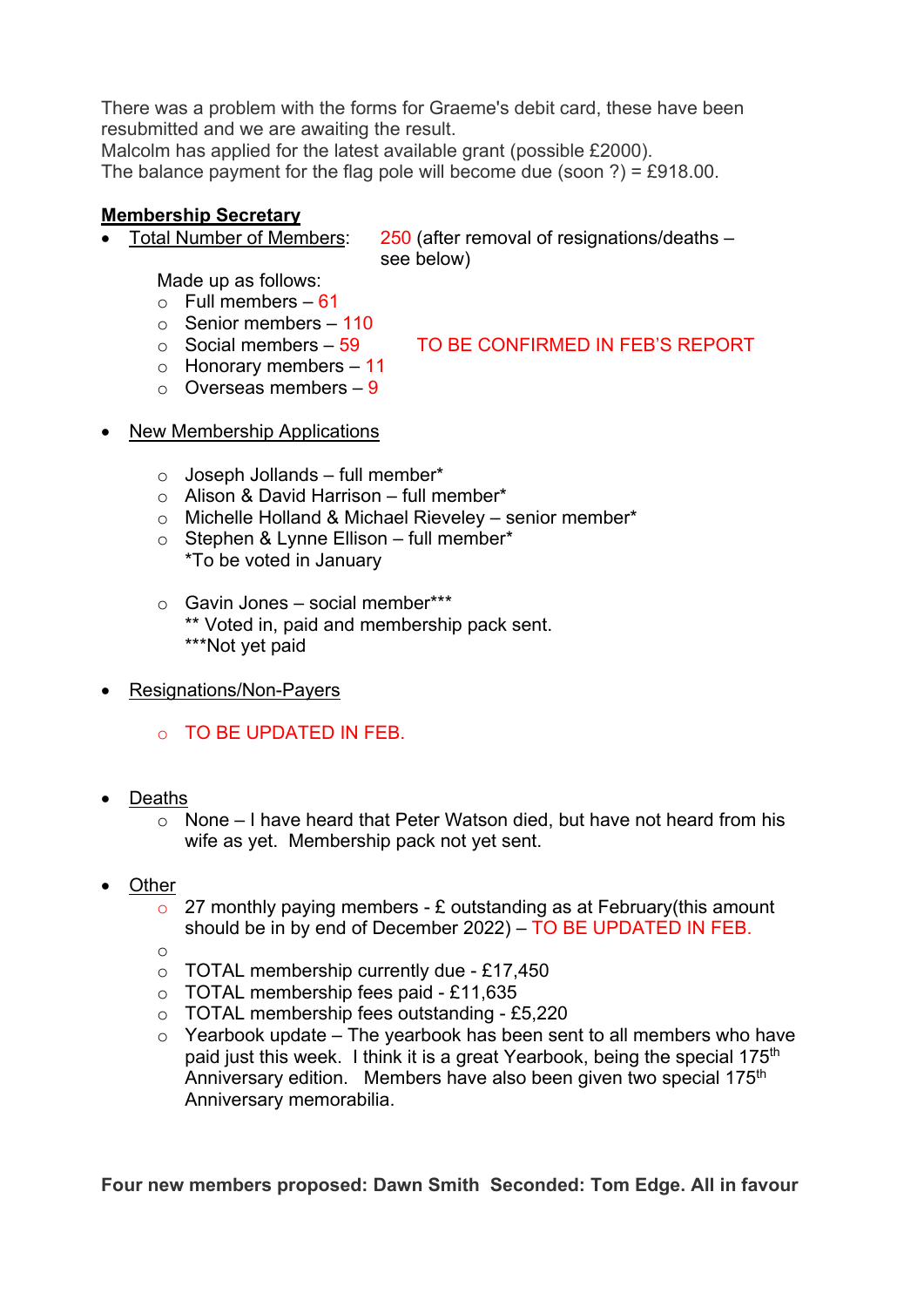## **Rowing Secretary**

A lot of rowing has been happening.

Having a boat at Port Dinorwic sailing club and one at Doc Vic has been very popular.

*Minutes of rowing committee meeting (11th of January 2022)*

*Attendees: Sarah Roberts, Angie Laing, Kate Jones, Clive Haycock, Liam Adams, Marion Winteringham, Dawn Smith*

- *1. Risk & Safety care to be taken re lifebelt when in the Doc*
- *2. Training courses: Sculling course rescheduled for the spring. VHF and PB2 - limited Outdoor Partnership funding available.*
- *3. First Aid SR to send email/message out. An in house course to be set up soon.*

*Coaching L2. SR to send out message with link. Registration closes on 29th Jan. DS to ask Elin and Bethan re their coach status.*

- *4. Boats touch up necessary LA to arrange Bosun LA to approach Mike Hamer. Trailer checks Keith Jones to check.*
- *5. Race dates to be sent out by SR. C2C and League 21st and 22nd May.*
- *6. Adventure rows suggested Round Anglesey, Trevor, Llandwyn, Conwy River, Night Rowing. All to be discussed by KJ, ED and BR.*
- *7. AoB Regalia Discuss the colour and purchase new kit. Colour to be the same for all members.*
- *8. WSR AGM on the 29th Jan. Link to be sent around*
- *9. AOB : place space hopper in boat in the Doc . AL to purchase. Date of next meeting*

*Tuesday 8th February. 18.30 Porth yr Aur*

*Notes:*

*Take photos of Club from water Seats - community trust Rowing shirts - red, get your orders in with 175th logo on Offer chance to rowers at C2C to purchase. Check lead in time for this. Coaching course: Elin sending link for Outlook Partnership*

TE to find out about VHF courses and how to go about it. SR to produce a list of rowers that have a VHF. JC will ask Eric if he can still give VHF courses.

DS, SR and KJ want to do a rowing course for £260 per person. ED will approach outdoor partnership regarding funding. SR to look for a grant to buy new rowing seats.

## **Social secretary**

People happy with the letter for sponsors.

We will add the amount we want to raise £10000 (2/3 for the Welsh RNLI and 1/3 for RWYC).

In contact with designer signs north wales regarding banners with names of sponsors. Major David Evans wants to use the club for Jubilee gun salute.

We need a list of existing sponsors and ask the members if they can add to the list.